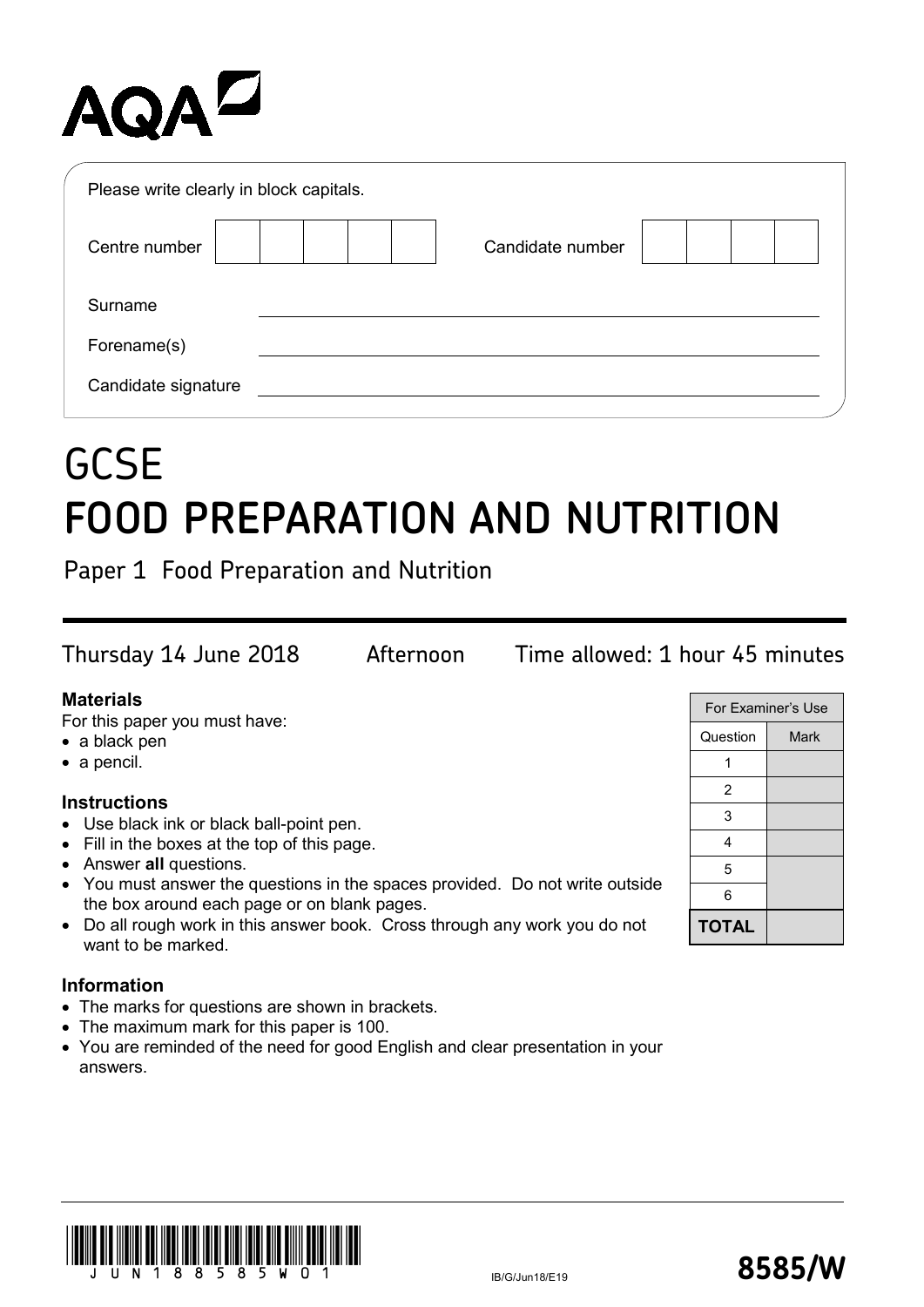| Section A consists of multiple choice questions.                                                                               |                     | Do not write<br>outside the<br>box |
|--------------------------------------------------------------------------------------------------------------------------------|---------------------|------------------------------------|
| Answer all questions in this section.<br>There are 20 marks available.                                                         |                     |                                    |
|                                                                                                                                |                     |                                    |
| Only one answer per question is allowed.                                                                                       |                     |                                    |
| For each answer completely fill in the circle alongside the appropriate answer.                                                |                     |                                    |
| CORRECT METHOD<br><b>WRONG METHODS</b><br>$\circledcirc$<br>$\infty$<br>$\Rightarrow$                                          |                     |                                    |
| If you want to change your answer you must cross out your original answer as shown. $\triangleright\!\!\!\!\!\!\blacktriangle$ |                     |                                    |
| If you wish to return to an answer previously crossed out, ring the answer you now wish to<br>select as shown.                 |                     |                                    |
|                                                                                                                                |                     |                                    |
| For each question you should shade in one box.<br>An example is shown below.                                                   |                     |                                    |
| Which food is high in protein?                                                                                                 |                     |                                    |
| A cabbage                                                                                                                      | $\circ$             |                                    |
| <b>B</b> cheese                                                                                                                |                     |                                    |
| C oranges                                                                                                                      | $\circlearrowright$ |                                    |
| <b>D</b> cucumber                                                                                                              |                     |                                    |
|                                                                                                                                |                     |                                    |
| $\mathbf 0$<br>Which one of the following is a micronutrient?<br>$0 \mid 1 \mid$<br>$\mathbf 1$                                | [1 mark]            |                                    |
| A carbohydrate                                                                                                                 | $\circlearrowright$ |                                    |
| <b>B</b> fat                                                                                                                   | $\circlearrowright$ |                                    |
| C protein                                                                                                                      | $\circlearrowright$ |                                    |
| D vitamin                                                                                                                      | $\circlearrowright$ |                                    |
|                                                                                                                                |                     |                                    |
|                                                                                                                                |                     |                                    |

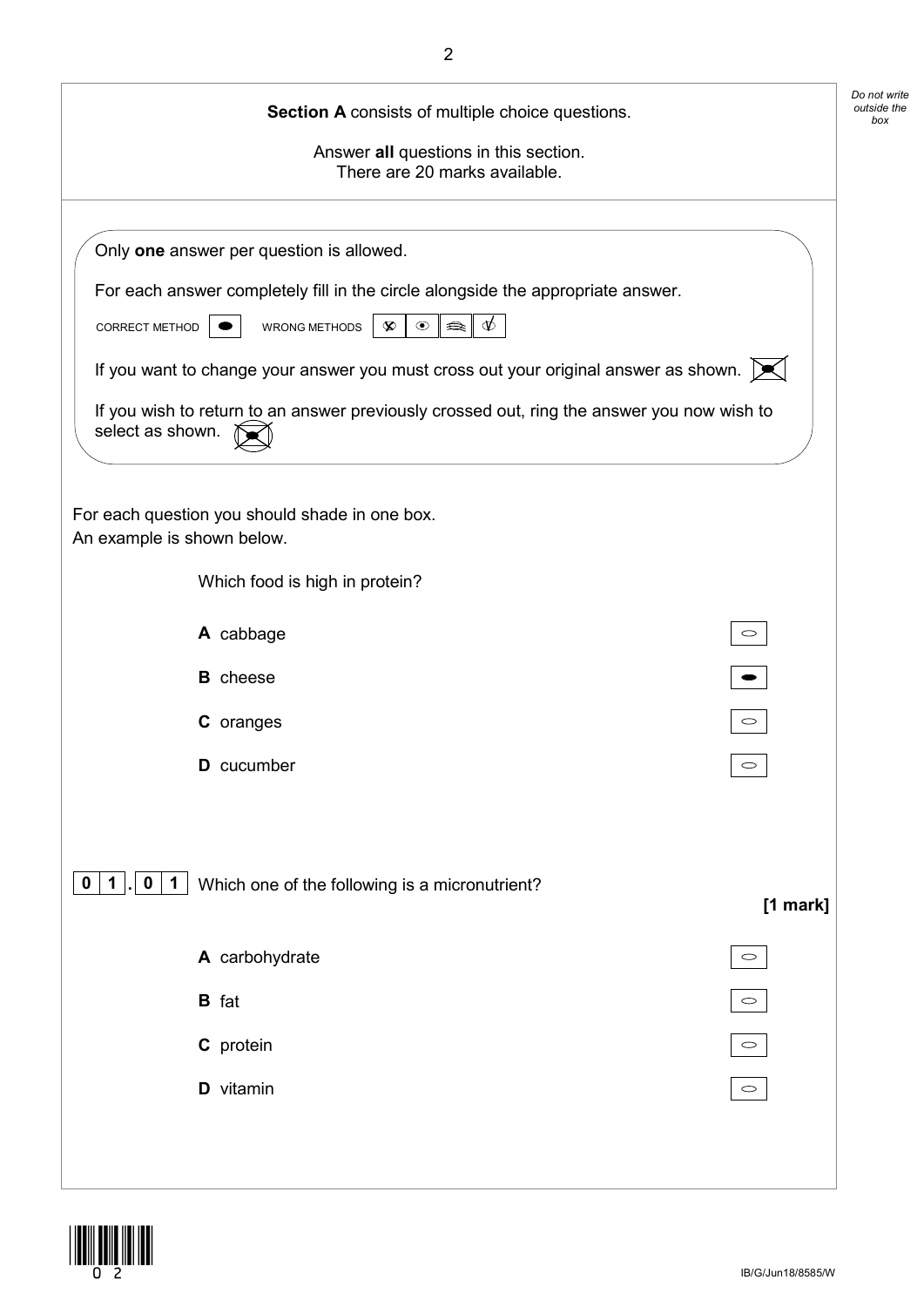



IB/G/Jun18/8585/W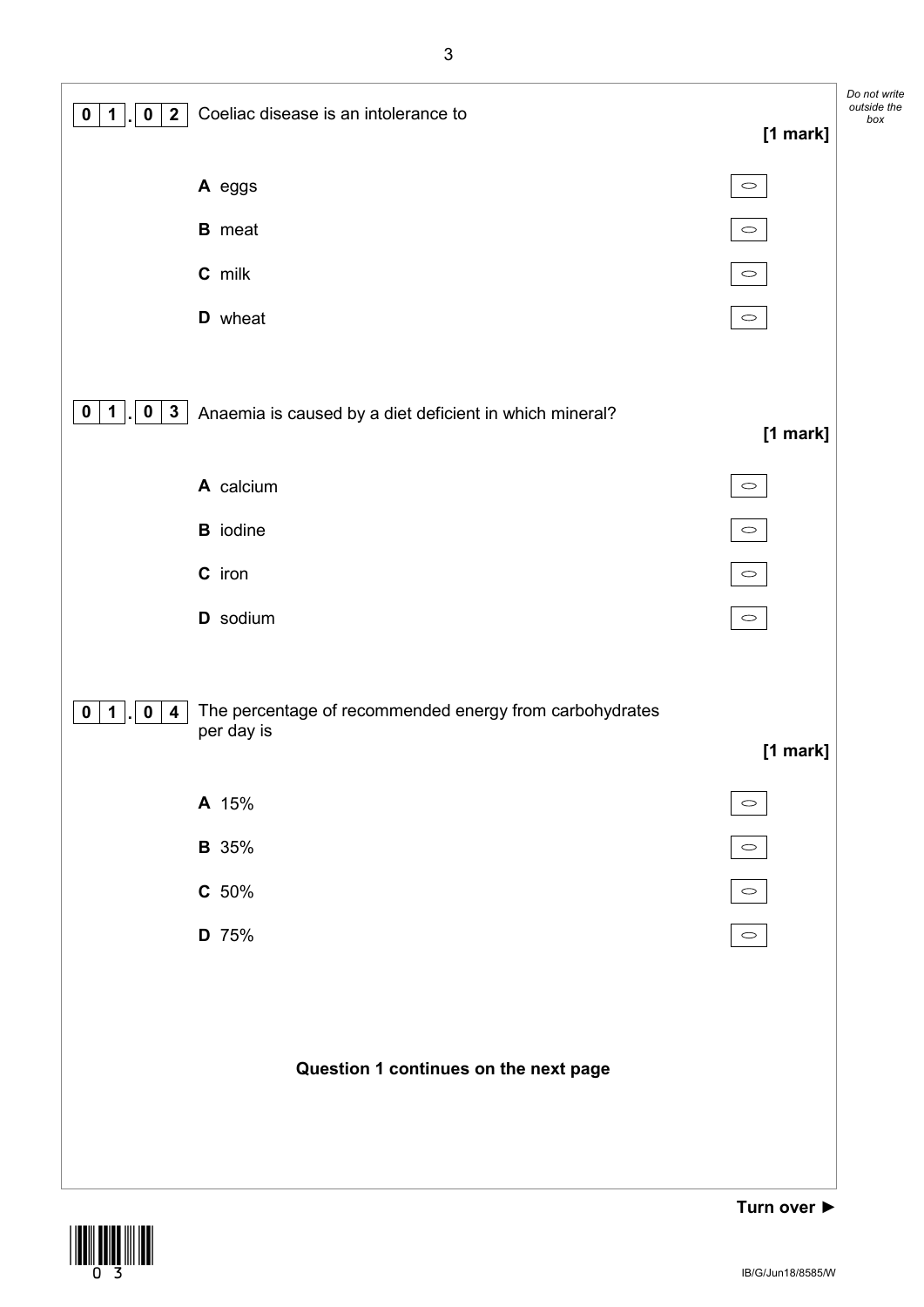

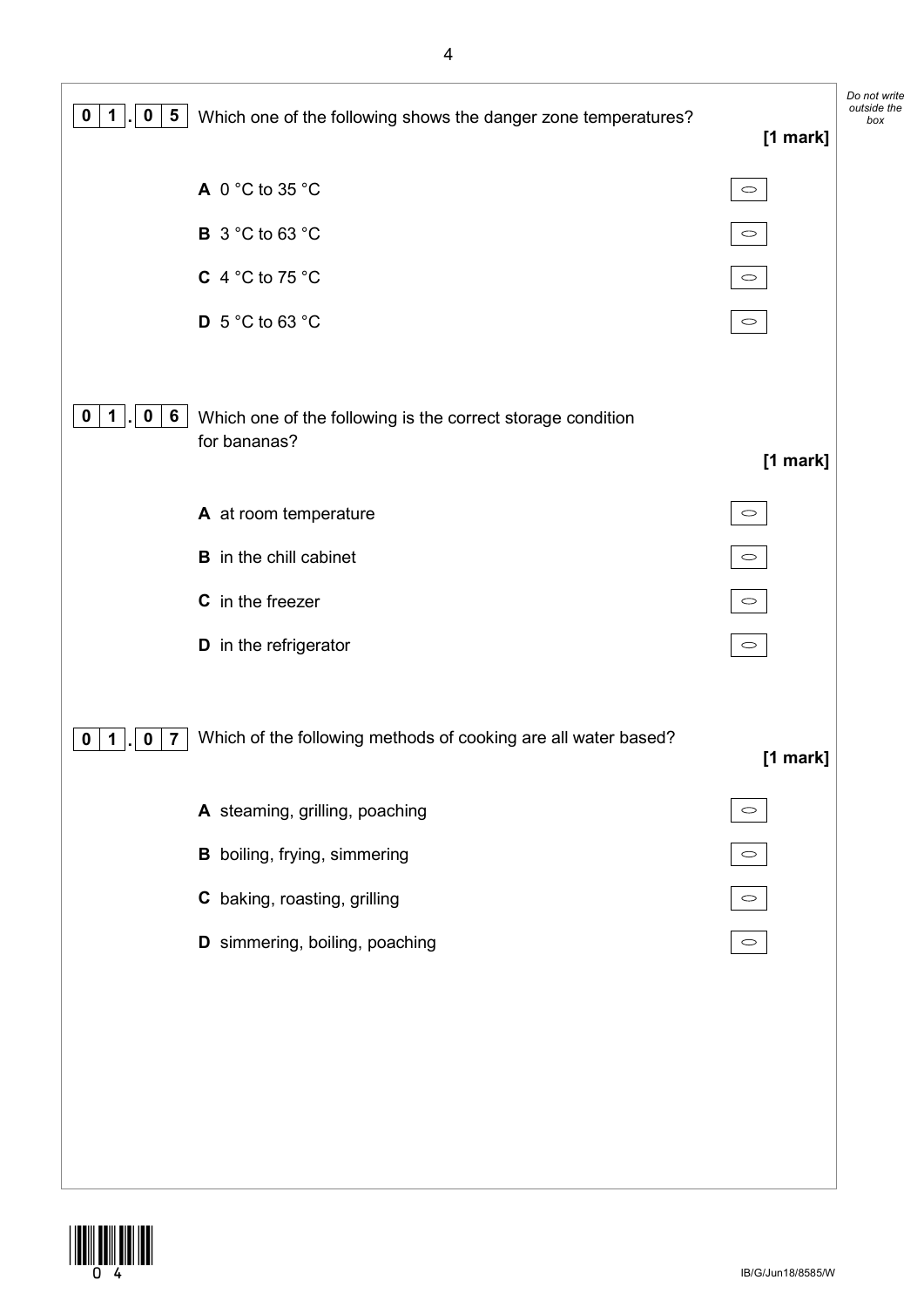*Do not write outside the* **<sup>0</sup> <sup>1</sup> . <sup>0</sup> <sup>8</sup>** Which one of the following is an example of bacterial contamination? *box* **[1 mark] A** a food worker sneezing when preparing food  $\circlearrowright$ **B** a fish bone in a fishcake  $\circ$ **C** cleaning agents left on a work surface  $\circ$ **D** a piece of plastic in a cake mixture  $\circ$ **0 1 . 0 9** Convection is the transfer of heat energy through **[1 mark] A** direct heat rays  $\circ$  $\circ$ **B** liquids **C** metals  $\bigcirc$ **D** solids  $\circ$ **0 1 . 1 0** Which one of the following are water soluble vitamins? **[1 mark] A** vitamins A and C  $\circ$ 

#### **Question 1 continues on the next page**

**B** vitamins B and C

**C** vitamins B and D

**D** vitamins C and D



 $\circ$ 

 $\circ$ 

 $\circlearrowright$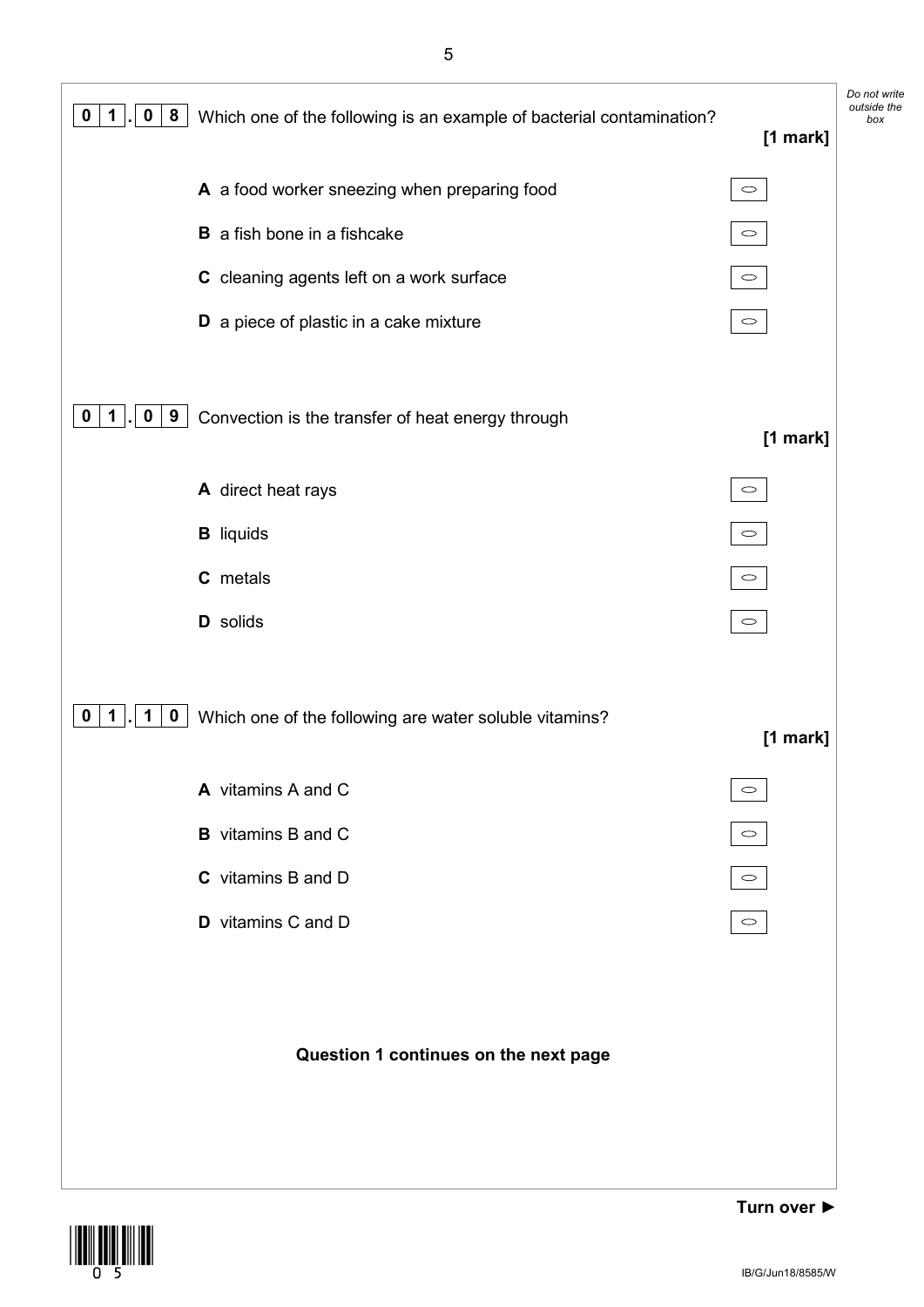| $\mathbf 1$<br>$\mathbf 1$<br>$\mathbf 1$<br>$\mathbf 0$      | When heated, the colour of sugar changes from white to brown.<br>This process is called |                     | Do not write<br>outside the<br>box |
|---------------------------------------------------------------|-----------------------------------------------------------------------------------------|---------------------|------------------------------------|
|                                                               |                                                                                         | $[1$ mark]          |                                    |
|                                                               | A caramelisation                                                                        | $\circ$             |                                    |
|                                                               | <b>B</b> enzymic browning                                                               | $\circ$             |                                    |
|                                                               | C gelatinisation                                                                        | $\circ$             |                                    |
|                                                               | D oxidation                                                                             | $\circ$             |                                    |
|                                                               |                                                                                         |                     |                                    |
| $\overline{2}$<br>1<br>$\mathbf{1}$<br>$\mathbf{0}$           | Which vitamin helps the body absorb calcium?                                            | [1 mark]            |                                    |
|                                                               | A vitamin A                                                                             | $\circ$             |                                    |
|                                                               | <b>B</b> vitamin B                                                                      | $\circ$             |                                    |
|                                                               | C vitamin C                                                                             | $\circ$             |                                    |
|                                                               | D vitamin D                                                                             | $\circ$             |                                    |
|                                                               |                                                                                         |                     |                                    |
| 1 <sub>1</sub><br>$\mathbf{3}$<br>$\mathbf 1$<br>$\mathbf{0}$ | Which one of the following is an example of a primary processed food?                   | [1 mark]            |                                    |
|                                                               | A bananas                                                                               | $\circlearrowright$ |                                    |
|                                                               | <b>B</b> eggs                                                                           | $\circ$             |                                    |
|                                                               | C flour                                                                                 | $\circ$             |                                    |
|                                                               | D tomatoes                                                                              | $\circ$             |                                    |
|                                                               |                                                                                         |                     |                                    |
|                                                               |                                                                                         |                     |                                    |
|                                                               |                                                                                         |                     |                                    |
|                                                               |                                                                                         |                     |                                    |
|                                                               |                                                                                         |                     |                                    |

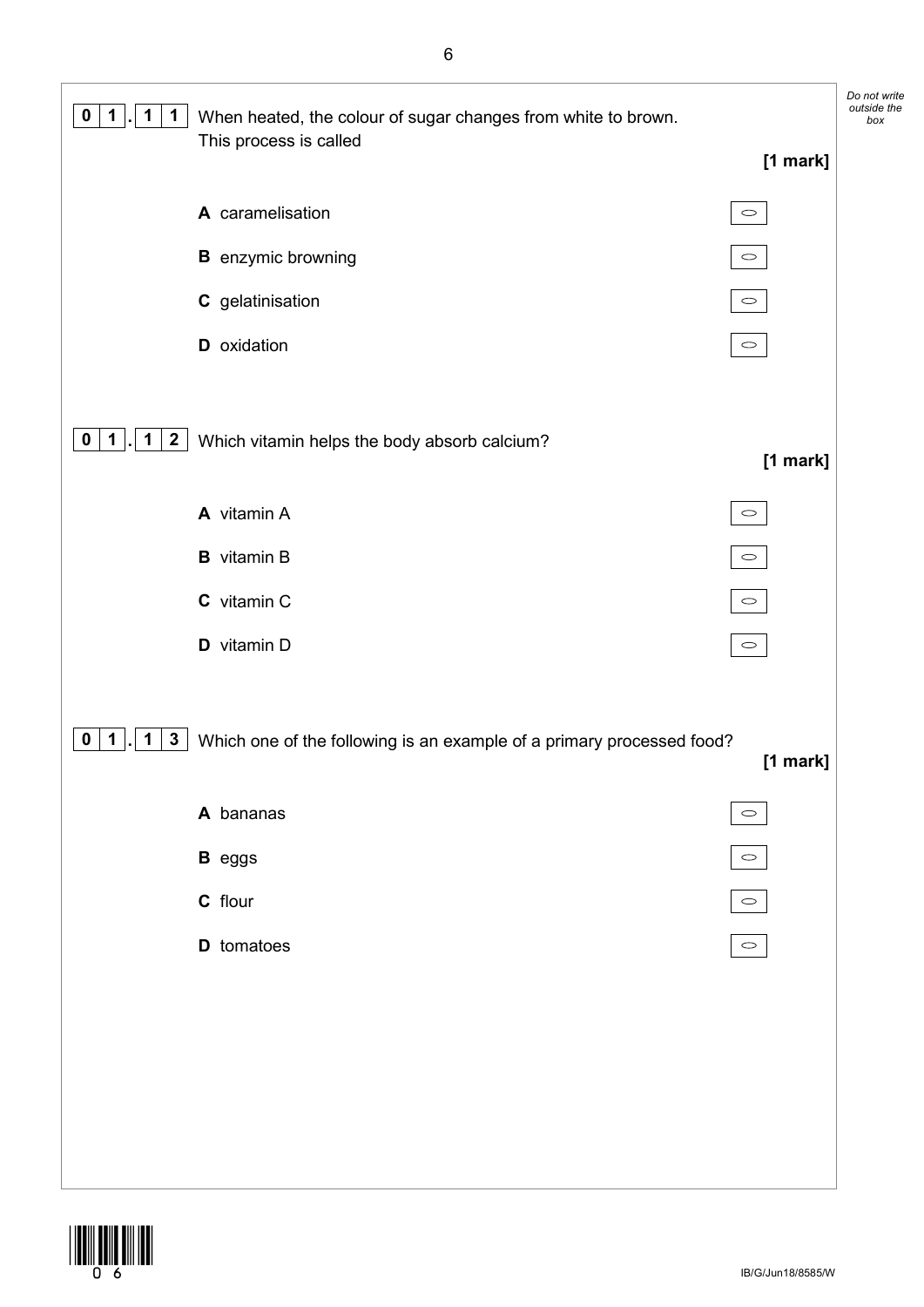| $\boldsymbol{0}$<br>$\mathbf 1$<br>$\overline{\mathbf{4}}$<br>1 | Which one of the following can be an example of a free range food? | [1 mark]            | Do not write<br>outside the<br>box |
|-----------------------------------------------------------------|--------------------------------------------------------------------|---------------------|------------------------------------|
|                                                                 | A bananas                                                          | $\circlearrowright$ |                                    |
|                                                                 | <b>B</b> eggs                                                      | $\circlearrowright$ |                                    |
|                                                                 | C flour                                                            | $\circlearrowright$ |                                    |
|                                                                 | D tomatoes                                                         | $\circlearrowright$ |                                    |
| $\mathbf 1$<br>$5\phantom{.0}$<br>$\mathbf 0$<br>$\mathbf 1$    | Identify one food that has an extraction rate during production    | [1 mark]            |                                    |
|                                                                 | A bananas                                                          | $\circ$             |                                    |
|                                                                 | <b>B</b> eggs                                                      | $\circlearrowright$ |                                    |
|                                                                 | C flour                                                            | $\circlearrowright$ |                                    |
|                                                                 | <b>D</b> tomatoes                                                  | $\circ$             |                                    |
| $\overline{1}$<br>$6\overline{6}$<br>$\mathbf 0$<br>$\mathbf 1$ | Which fruit is affected by enzymic browning?                       | [1 mark]            |                                    |
|                                                                 | A apples                                                           | $\circlearrowright$ |                                    |
|                                                                 | <b>B</b> grapes                                                    | $\circlearrowright$ |                                    |
|                                                                 | C oranges                                                          | $\circlearrowright$ |                                    |
|                                                                 | <b>D</b> raspberries                                               | $\circlearrowright$ |                                    |
|                                                                 | Question 1 continues on the next page                              |                     |                                    |

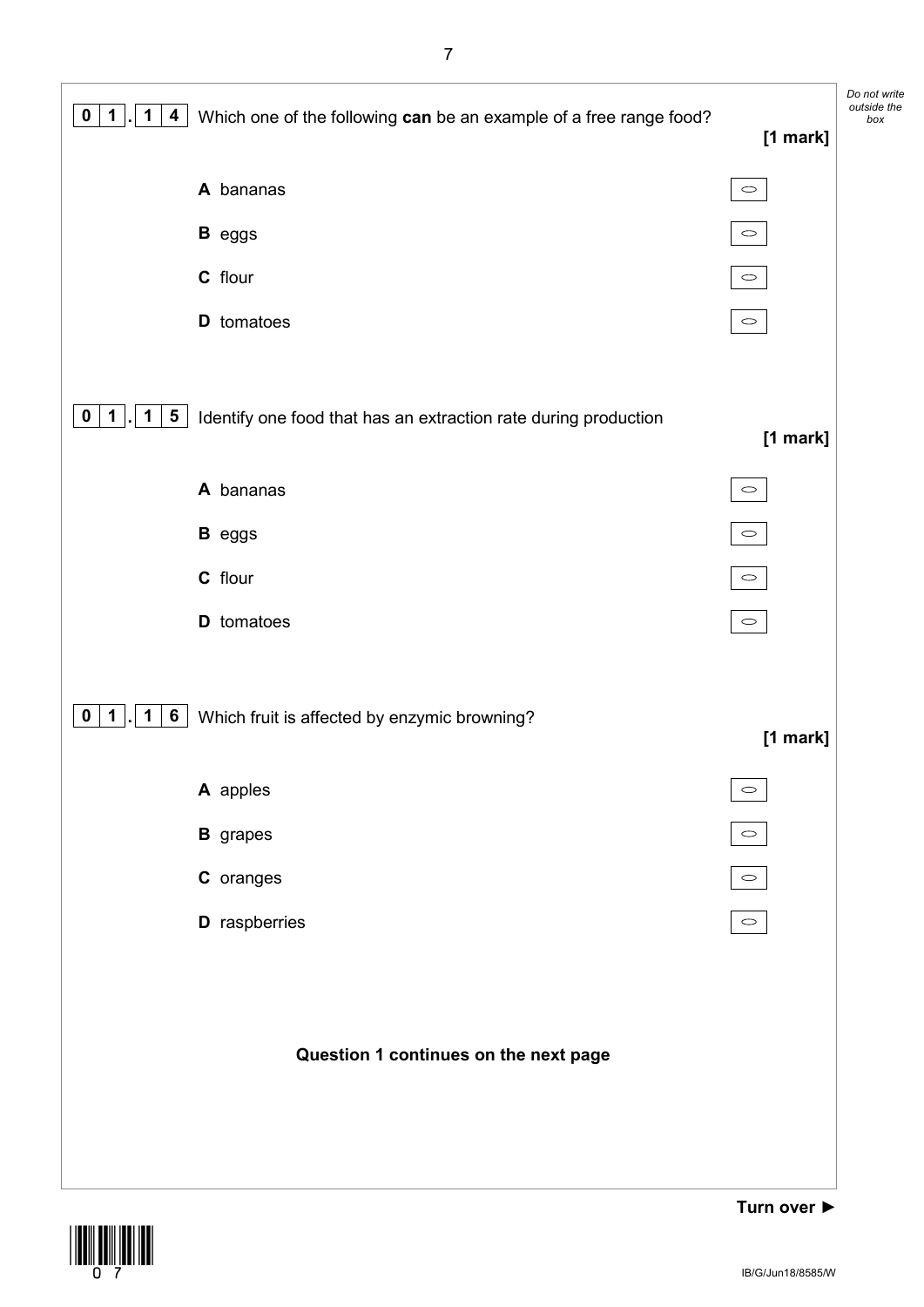| $\mathbf 1$<br>$\overline{7}$<br>$\mathbf 1$<br>0 | Which one of the following describes the distance food is transported from<br>producer to consumer? |                     | Do not write<br>outside the<br>box |
|---------------------------------------------------|-----------------------------------------------------------------------------------------------------|---------------------|------------------------------------|
|                                                   |                                                                                                     | [1 mark]            |                                    |
|                                                   | A air miles                                                                                         | $\circlearrowright$ |                                    |
|                                                   | <b>B</b> carbon footprint                                                                           | $\circ$             |                                    |
|                                                   | C fair trade                                                                                        | $\circlearrowright$ |                                    |
|                                                   | D food miles                                                                                        | $\circlearrowright$ |                                    |
|                                                   |                                                                                                     |                     |                                    |
| 8<br>$\mathbf 1$<br>1<br>$\mathbf 0$              | Which of the vitamins listed below is an antioxidant?                                               | [1 mark]            |                                    |
|                                                   | A vitamin A                                                                                         | $\circlearrowright$ |                                    |
|                                                   | <b>B</b> vitamin B                                                                                  | $\circ$             |                                    |
|                                                   | C vitamin D                                                                                         | $\circlearrowright$ |                                    |
|                                                   | D vitamin K                                                                                         | $\circlearrowright$ |                                    |
|                                                   |                                                                                                     |                     |                                    |
| $\mathbf 1$<br>9<br>$\mathbf 1$<br>$\mathbf 0$    | Which one of the following is not a legal requirement for food labelling?                           |                     |                                    |
|                                                   |                                                                                                     | [1 mark]            |                                    |
|                                                   | A cooking instructions                                                                              | $\circ$             |                                    |
|                                                   | <b>B</b> list of ingredients                                                                        | $\circlearrowright$ |                                    |
|                                                   | C serving suggestions                                                                               | $\circlearrowright$ |                                    |
|                                                   | D weight                                                                                            | $\circ$             |                                    |
|                                                   |                                                                                                     |                     |                                    |
|                                                   |                                                                                                     |                     |                                    |
|                                                   |                                                                                                     |                     |                                    |
|                                                   |                                                                                                     |                     |                                    |
|                                                   |                                                                                                     |                     |                                    |

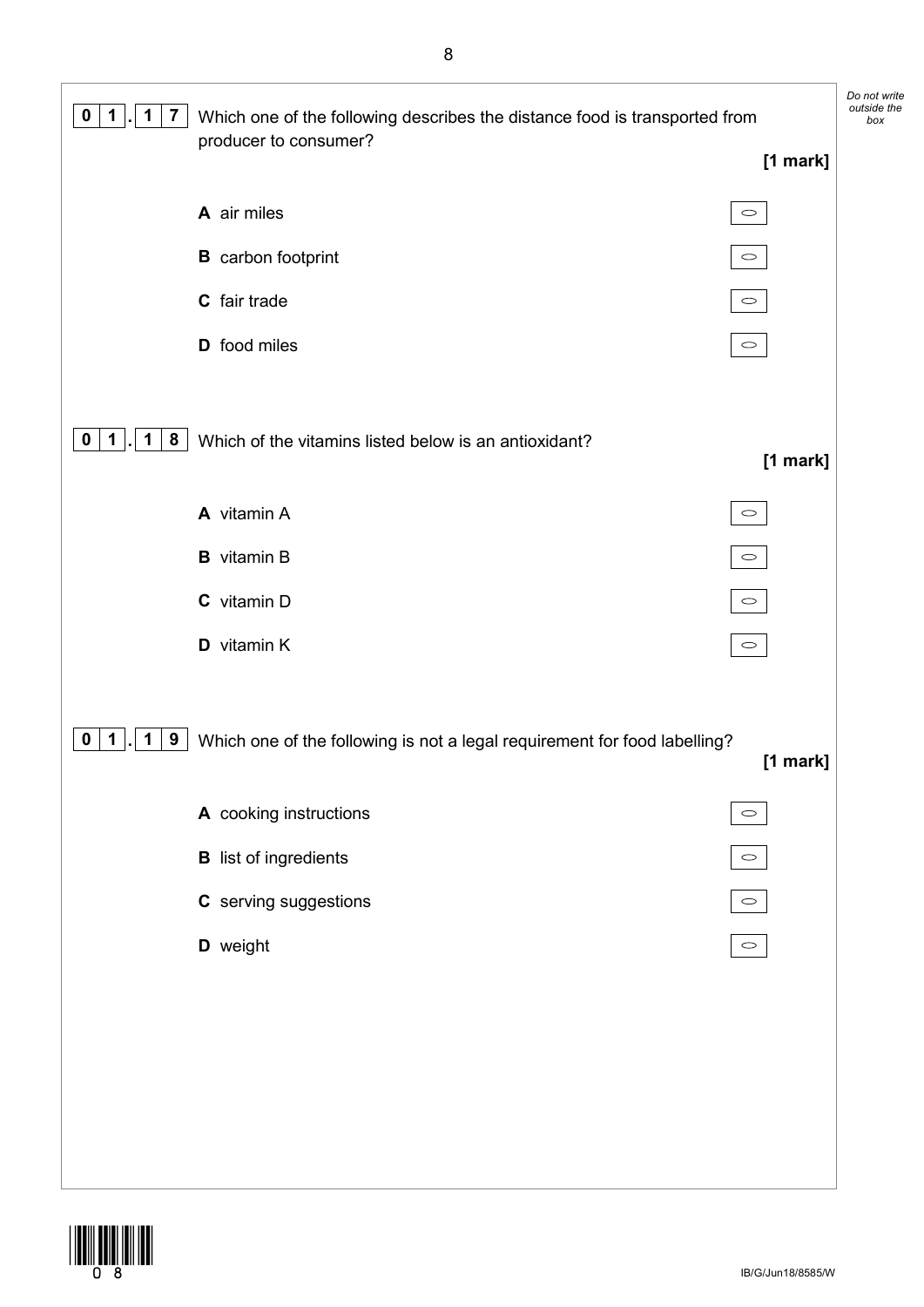

#### **Turn over for Section B**

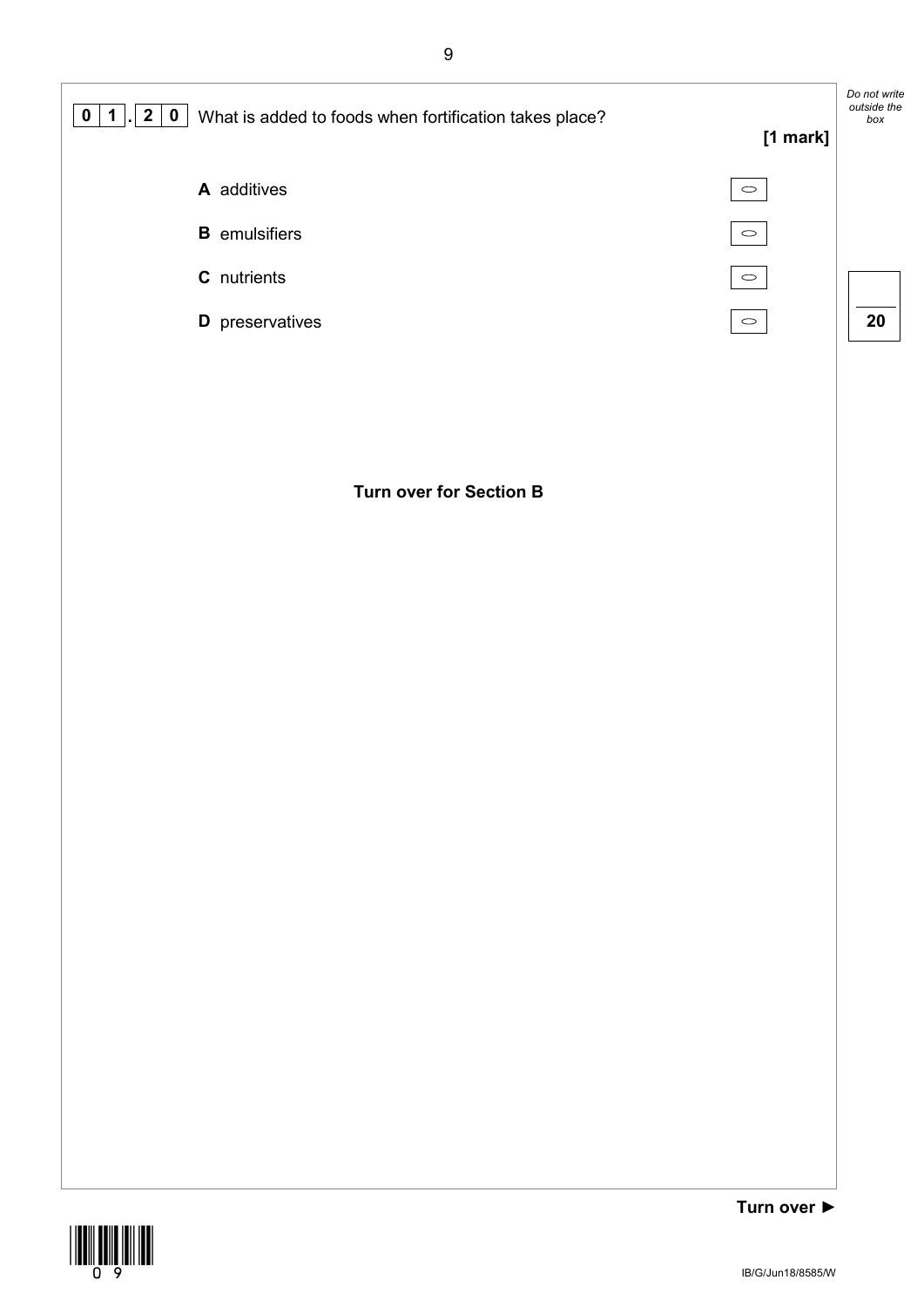|                      | <b>Section B</b><br>Answer all questions in this section.<br>There are 80 marks available.                                                                                                             | Do not write<br>outside the<br>box |
|----------------------|--------------------------------------------------------------------------------------------------------------------------------------------------------------------------------------------------------|------------------------------------|
|                      | Question 2 is about food safety.                                                                                                                                                                       |                                    |
| 0   2  <br>$\vert$ 1 | Give four personal hygiene rules that must be followed by people serving food.<br>[4 marks]                                                                                                            |                                    |
|                      | 1<br><u> 1989 - Johann Barbara, martin amerikan basal dan berasal dalam basal dan berasal dalam basal dalam basal dala</u>                                                                             |                                    |
|                      | <u> 1989 - Johann Stoff, amerikansk politiker (d. 1989)</u><br>$\overline{2}$<br><u> 1989 - Johann Harry Harry Harry Harry Harry Harry Harry Harry Harry Harry Harry Harry Harry Harry Harry Harry</u> |                                    |
|                      | $3 \overline{\phantom{a}}$                                                                                                                                                                             |                                    |
|                      | <u> 1989 - Johann Stoff, amerikansk politiker (d. 1989)</u><br>4<br><u> 1989 - Johann Stoff, deutscher Stoffen und der Stoffen und der Stoffen und der Stoffen und der Stoffen und der</u>             |                                    |
|                      |                                                                                                                                                                                                        |                                    |
|                      |                                                                                                                                                                                                        |                                    |
|                      |                                                                                                                                                                                                        |                                    |
|                      |                                                                                                                                                                                                        |                                    |
|                      |                                                                                                                                                                                                        |                                    |
|                      |                                                                                                                                                                                                        |                                    |
|                      |                                                                                                                                                                                                        |                                    |
|                      |                                                                                                                                                                                                        |                                    |

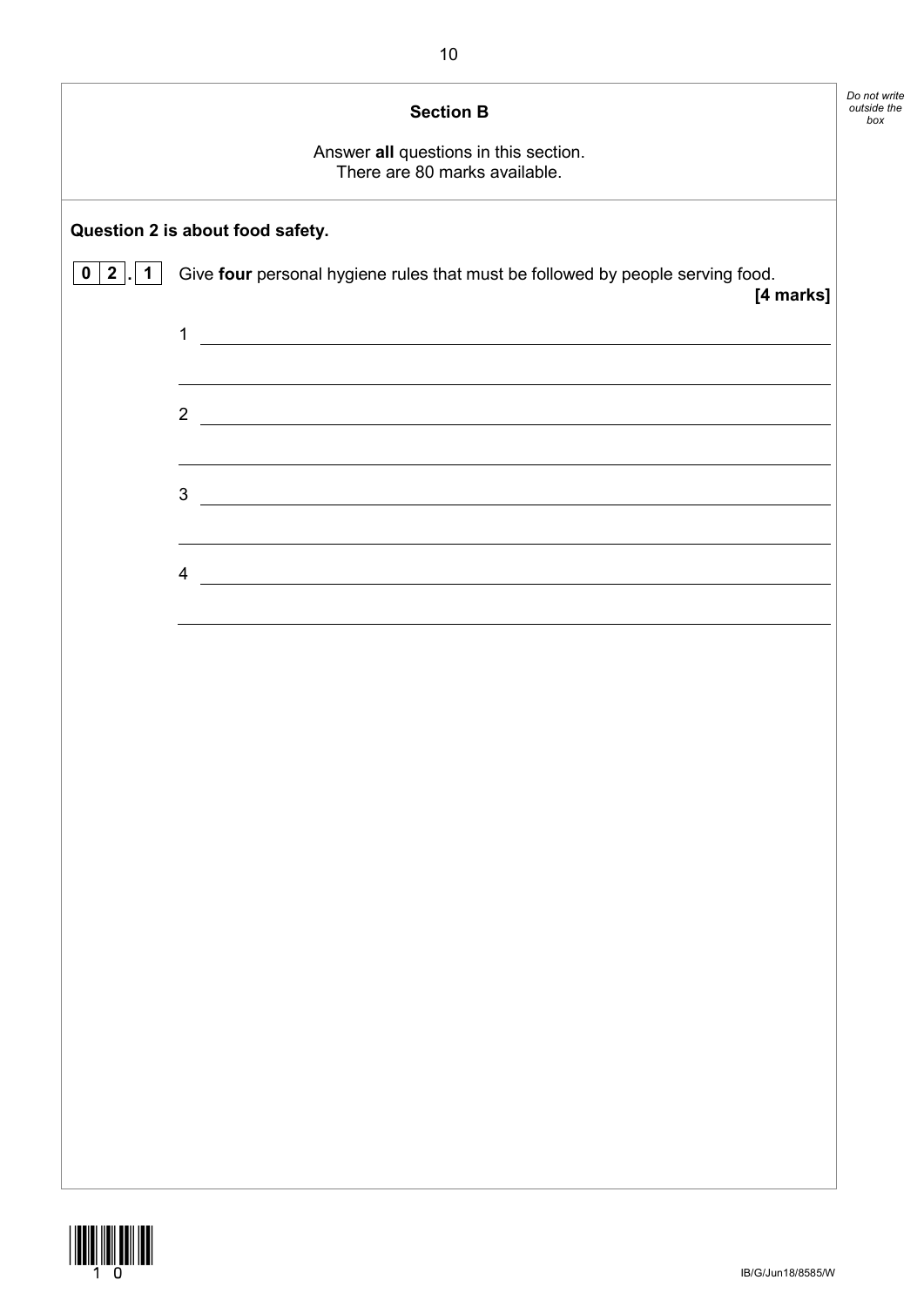#### **0 2 . 2** State **two** food safety rules that must be used for each of the following. Explain why each rule is needed.

*Do not write* 

Storing fresh, cooked prawns.

| Food safety rule | <b>Explanation</b> |
|------------------|--------------------|
| 1                | 1                  |
|                  |                    |
|                  |                    |
|                  |                    |
|                  |                    |
| $\overline{2}$   | $\overline{2}$     |
|                  |                    |
|                  |                    |
|                  |                    |

Reheating cooked chicken.

| Food safety rule | <b>Explanation</b> |
|------------------|--------------------|
| 1                | 1                  |
|                  |                    |
|                  |                    |
| $\mathcal{P}$    | $\overline{2}$     |
|                  |                    |
|                  |                    |





**Turn over ►**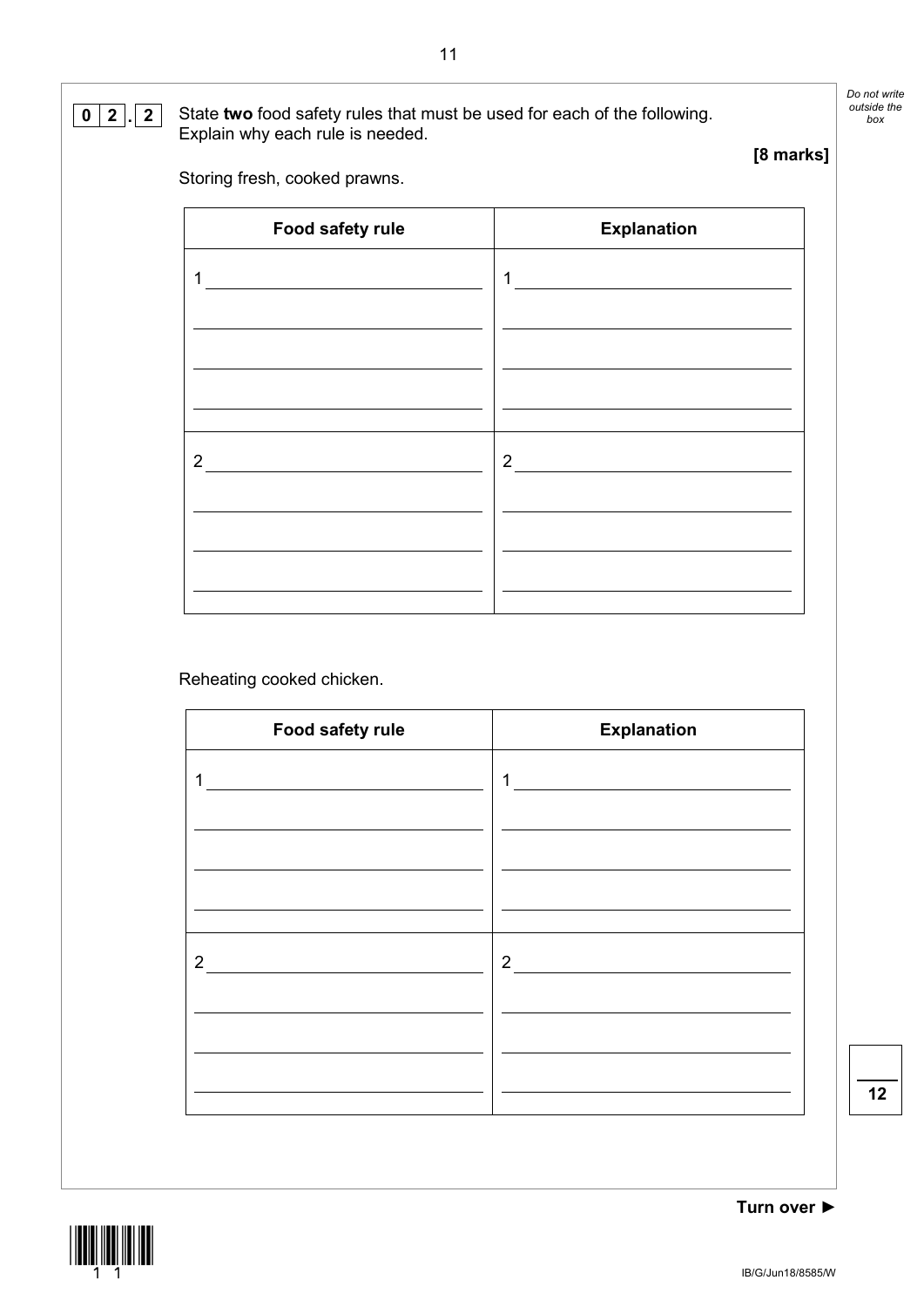*Do not write* 

### **Ouestion 3 is about nutrition, health and food science.**  $\int_{\text{box}}^{\text{outside}}$

**0 3 . 1** Information about two meals is given below. You should use this information when answering the question that follows.

#### **Table 1**

|                     | Choice A: Fish pie with       |                                 | <b>Choice B: Meat pie with roast</b> |                                     |  |
|---------------------|-------------------------------|---------------------------------|--------------------------------------|-------------------------------------|--|
|                     | broccoli and carrots          |                                 | potatoes                             |                                     |  |
| Ingredients         |                               | potatoes, milk, carrot, salmon, | beef steak, flour, onion,            |                                     |  |
|                     | cod, broccoli, peas, tomato,  |                                 |                                      | potatoes, butter, oil, gravy, salt. |  |
|                     | flour, cheese, vegetable fat. |                                 |                                      |                                     |  |
| <b>Nutrient</b>     | per                           | RI                              | per                                  | <b>RI</b>                           |  |
|                     | portion                       | (Reference                      | portion                              | (Reference                          |  |
|                     |                               | Intake)                         |                                      | Intake)                             |  |
| Energy              | 408.0 kcal                    | 20 %                            | 668.0 kcal                           | 33 %                                |  |
| Protein             | 31.0 g                        | 68 %                            | 26.0 g                               | 58 %                                |  |
| Carbohydrate        | 48.0 $g$                      | 21 %                            | 54.0 g                               | 24 %                                |  |
| <b>Total Sugars</b> | 11.0 $g$                      | 13 %                            | 4.1 <sub>g</sub>                     | 5 %                                 |  |
| Fat                 | 11.0 $g$                      | 16 %                            | 39.0 g                               | 56 %                                |  |
| Saturated fat       | 4.0 <sub>g</sub>              | 20 %                            | 22.0 g                               | 110 %                               |  |
| Salt                | 0.5 <sub>g</sub>              | 9%                              | 2.0 <sub>g</sub>                     | 33 %                                |  |
| Vitamin A           | 1148.0 µg                     |                                 | 398.0 µg                             |                                     |  |
| Vitamin B12         | $2.5 \mu g$                   |                                 | $1.6 \mu g$                          |                                     |  |
| Vitamin C           | 64 mg                         |                                 | 5.9 mg                               |                                     |  |
| Vitamin D           | $2.6 \mu g$                   |                                 | $0.9 \mu g$                          |                                     |  |
| Calcium             | 266.0 mg                      |                                 | 27.0 mg                              |                                     |  |
| Iron                | $2.7 \text{ mg}$              |                                 | $2.0 \, \text{mg}$                   |                                     |  |

With reference to the ingredients, nutrient content and reference intake for each of the dishes, assess the suitability of each meal for an elderly person.

Evaluate which meal is the healthier choice. Include justified reasons in your answer. **[12 marks]**



IB/G/Jun18/8585/W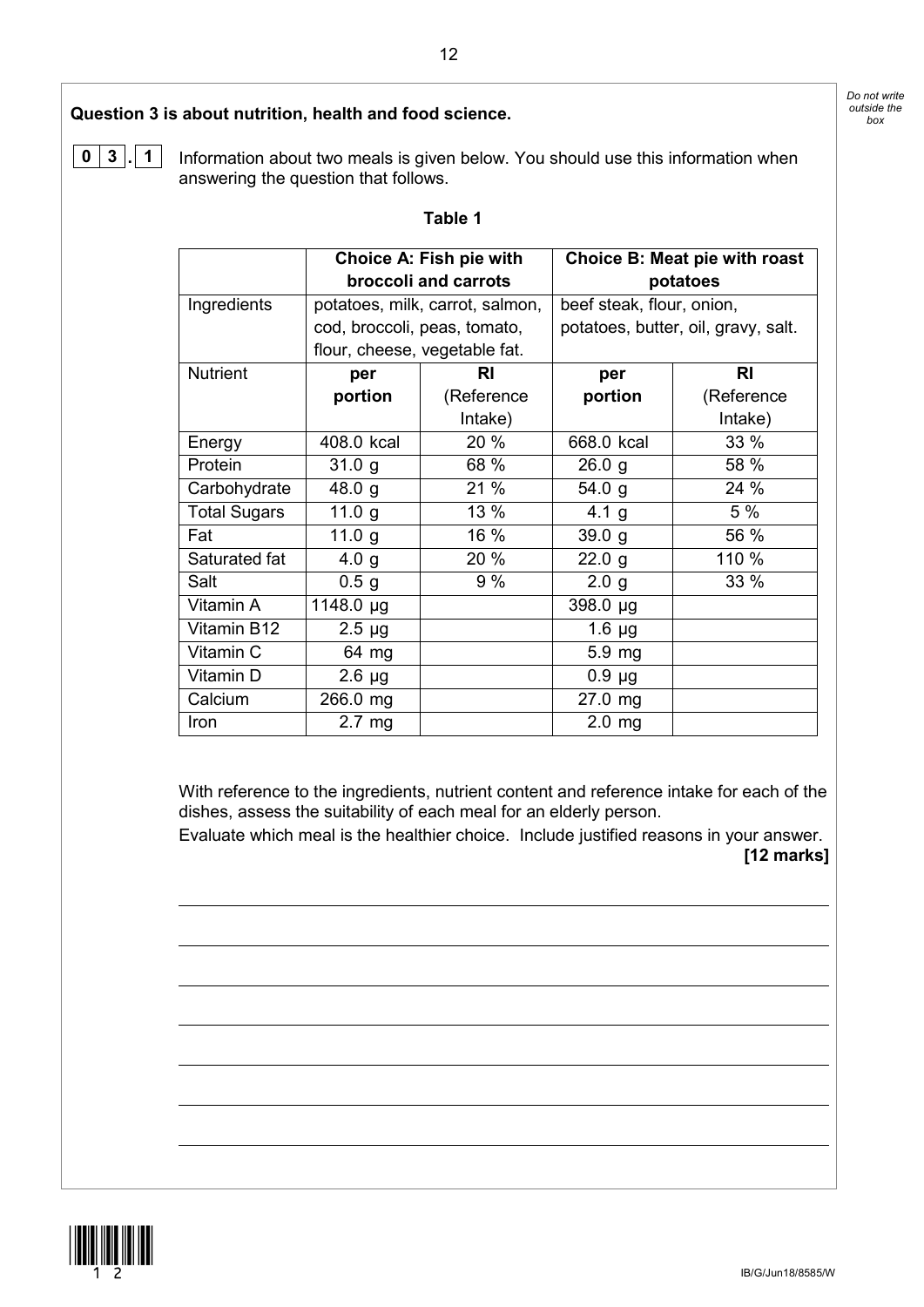



**Turn over ►**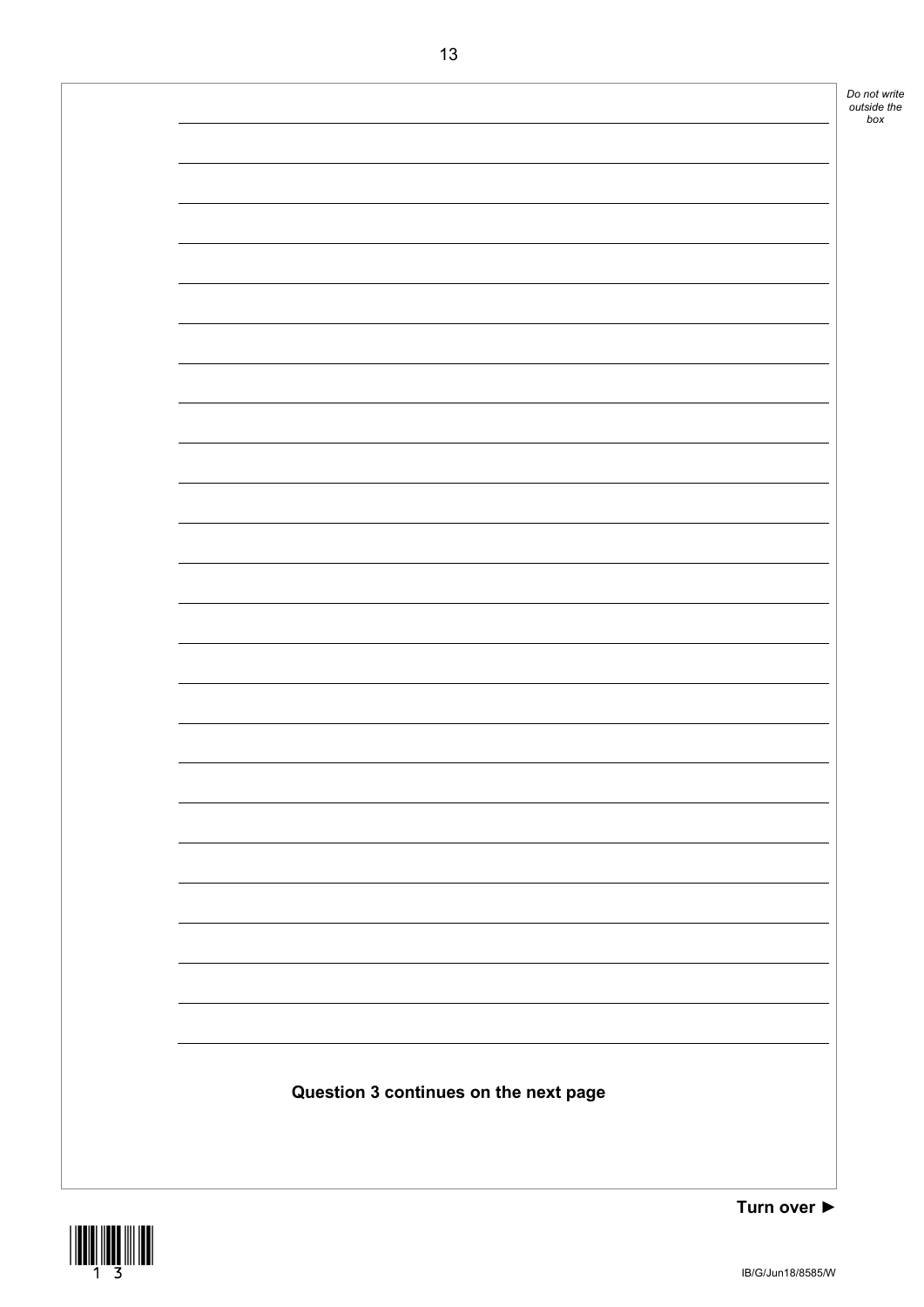| $2\overline{ }$<br>$\mathbf{3}$<br>$\mathbf 0$ | Explain why dietary fibre is important in the body. Suggest ways the meat pie and<br>roast potatoes can be modified to include more dietary fibre.<br>[6 marks] | Do not write<br>outside the<br>box |
|------------------------------------------------|-----------------------------------------------------------------------------------------------------------------------------------------------------------------|------------------------------------|
|                                                |                                                                                                                                                                 |                                    |
|                                                |                                                                                                                                                                 |                                    |
| $0 \mid 3 \mid$<br>$\vert$ . 3                 | Explain the function of the following ingredients when making shortcrust pastry.<br>[4 marks]<br>Plain flour                                                    |                                    |
|                                                |                                                                                                                                                                 |                                    |
|                                                | Fats                                                                                                                                                            |                                    |
|                                                |                                                                                                                                                                 | 22                                 |

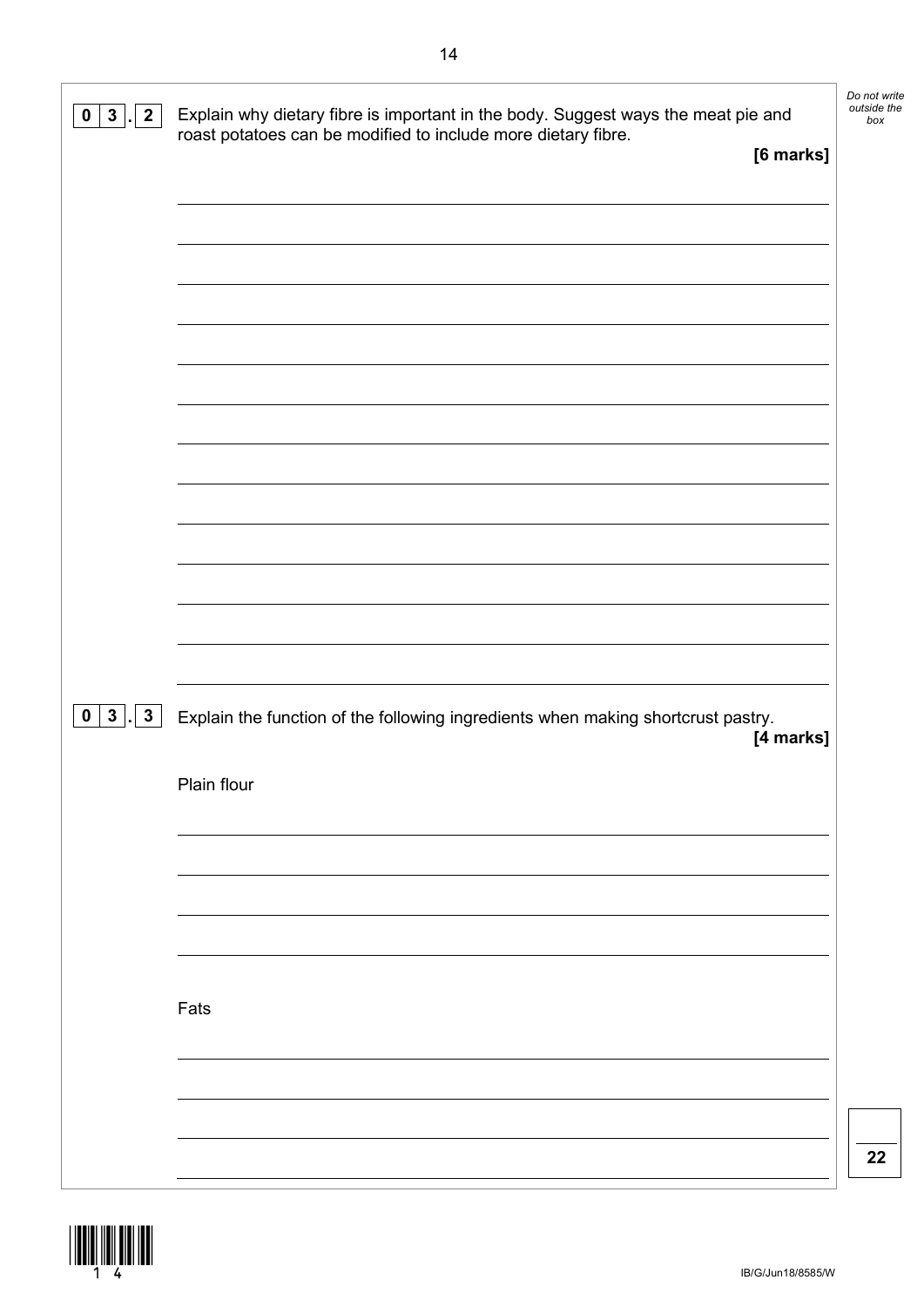|                                                        | Question 4 is about food science.                                               |              |                            |           | Do not write<br>outside the<br>box |
|--------------------------------------------------------|---------------------------------------------------------------------------------|--------------|----------------------------|-----------|------------------------------------|
| $\mathbf 0$<br>$\overline{\mathbf{4}}$<br>$\mathbf 1$  | Complete Table 2 below to match the sauce with the correct sauce making method. |              |                            | [3 marks] |                                    |
|                                                        | Sauce making methods:                                                           | Starch based | Emulsion                   | Reduction |                                    |
|                                                        |                                                                                 | Table 2      |                            |           |                                    |
|                                                        | <b>Type of sauce</b>                                                            |              | <b>Sauce making method</b> |           |                                    |
|                                                        | Hollandaise sauce                                                               |              |                            |           |                                    |
|                                                        | Roux/all in one sauce                                                           |              |                            |           |                                    |
|                                                        | Tomato pasta sauce                                                              |              |                            |           |                                    |
| $\mathbf{2}$<br>$\overline{\mathbf{4}}$<br>$\mathbf 0$ | Give three reasons why it is important to stir a flour based sauce.             |              |                            | [3 marks] |                                    |
|                                                        |                                                                                 |              |                            |           |                                    |
|                                                        |                                                                                 |              |                            |           |                                    |
|                                                        |                                                                                 |              |                            |           |                                    |
|                                                        |                                                                                 |              |                            |           |                                    |
|                                                        |                                                                                 |              |                            |           |                                    |
|                                                        |                                                                                 |              |                            |           |                                    |
|                                                        |                                                                                 |              |                            |           |                                    |
|                                                        |                                                                                 |              |                            |           |                                    |
| $\mathbf{3}$<br>$\overline{\mathbf{4}}$<br>$\mathbf 0$ | Explain how gelatinisation takes place when making a starch based sauce.        |              |                            | [6 marks] |                                    |
|                                                        |                                                                                 |              |                            |           |                                    |
|                                                        |                                                                                 |              |                            |           |                                    |
|                                                        |                                                                                 |              |                            |           |                                    |
|                                                        |                                                                                 |              |                            |           |                                    |
|                                                        |                                                                                 |              |                            |           |                                    |
|                                                        |                                                                                 |              |                            |           |                                    |
|                                                        |                                                                                 |              |                            |           |                                    |
|                                                        |                                                                                 |              |                            |           |                                    |
|                                                        |                                                                                 |              |                            |           |                                    |
|                                                        |                                                                                 |              |                            |           |                                    |
|                                                        |                                                                                 |              |                            |           |                                    |
|                                                        |                                                                                 |              |                            |           |                                    |
|                                                        |                                                                                 |              |                            |           |                                    |
|                                                        |                                                                                 |              |                            |           |                                    |
|                                                        |                                                                                 |              |                            |           |                                    |
|                                                        |                                                                                 |              |                            |           |                                    |
|                                                        |                                                                                 |              |                            |           |                                    |

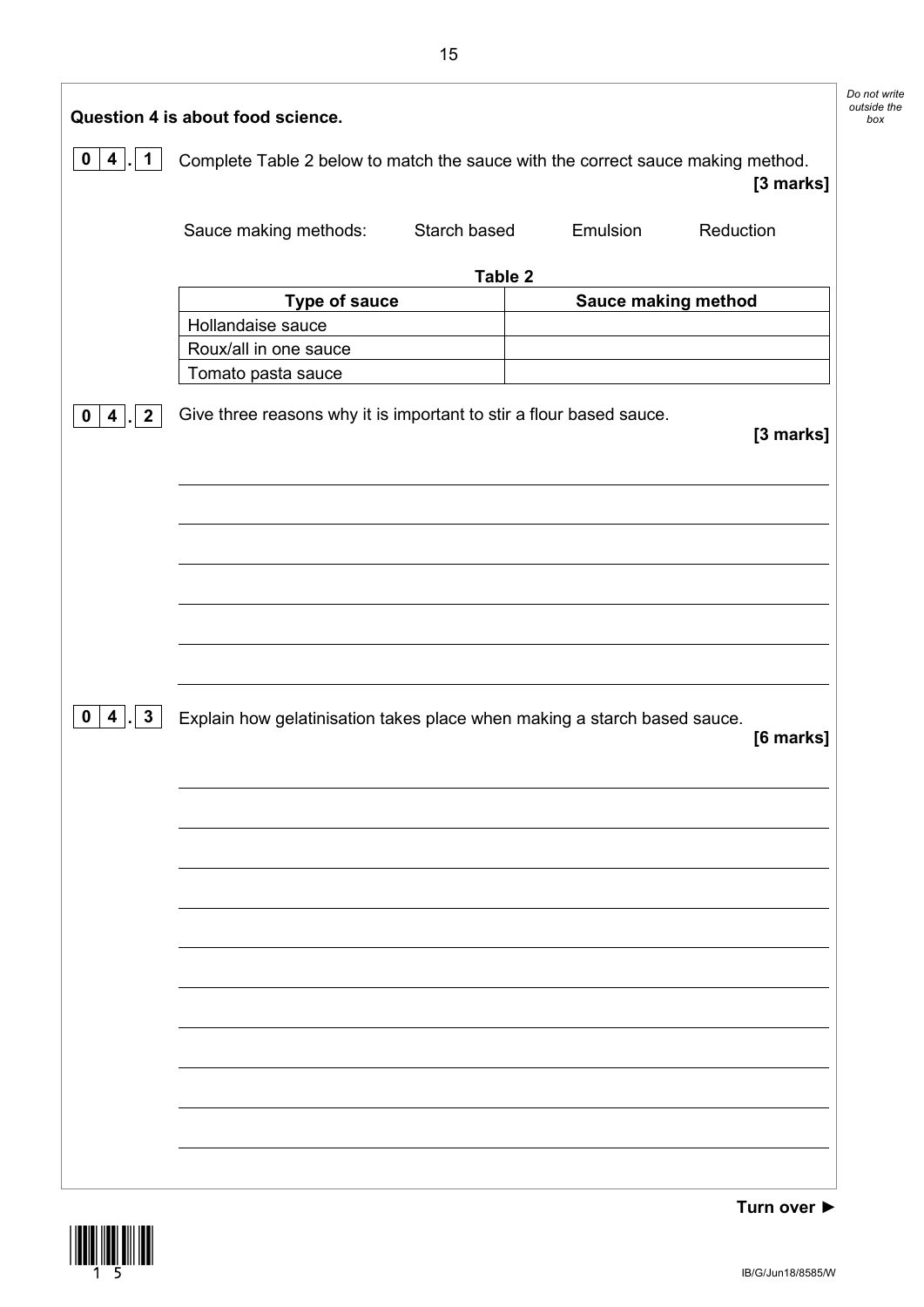| 0<br>4<br>4 | Describe how the following raising agents work.<br>Give an example of a recipe that uses each method. | Do not write<br>outside the<br>box |
|-------------|-------------------------------------------------------------------------------------------------------|------------------------------------|
|             | Name a chemical raising agent                                                                         |                                    |
|             | Describe how it works                                                                                 |                                    |
|             |                                                                                                       |                                    |
|             |                                                                                                       |                                    |
|             | Example of a recipe using this chemical raising agent                                                 |                                    |
|             | [4 marks]                                                                                             |                                    |
|             | Name a biological raising agent                                                                       |                                    |
|             | Describe how it works                                                                                 |                                    |
|             |                                                                                                       |                                    |
|             |                                                                                                       |                                    |
|             | Example of a recipe using this biological raising agent                                               | 20                                 |
|             | [4 marks]                                                                                             |                                    |
|             |                                                                                                       |                                    |
|             |                                                                                                       |                                    |

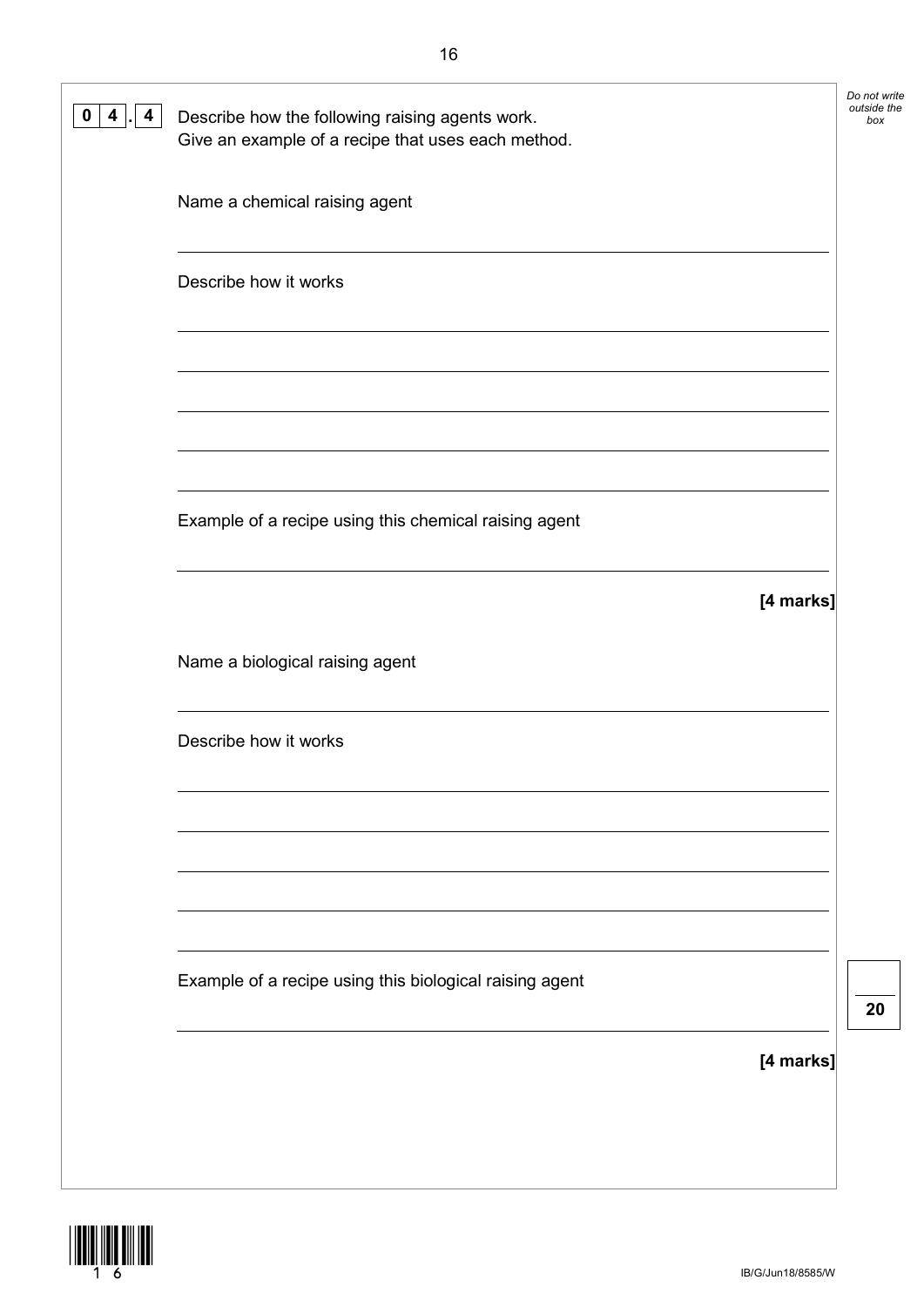| Question 5 is about food choices.            |                                                                                                     |  |  |  |
|----------------------------------------------|-----------------------------------------------------------------------------------------------------|--|--|--|
| 5 <sup>5</sup><br>$\mathbf 1$<br>$\mathbf 0$ | Sales of organic food and drinks in the UK are growing.                                             |  |  |  |
|                                              | Analyse and evaluate why an increasing number of consumers are choosing organic<br>food and drinks. |  |  |  |
|                                              | [8 marks]                                                                                           |  |  |  |
|                                              |                                                                                                     |  |  |  |
|                                              |                                                                                                     |  |  |  |
|                                              |                                                                                                     |  |  |  |
|                                              |                                                                                                     |  |  |  |
|                                              |                                                                                                     |  |  |  |
|                                              |                                                                                                     |  |  |  |
|                                              |                                                                                                     |  |  |  |
|                                              |                                                                                                     |  |  |  |
|                                              |                                                                                                     |  |  |  |
|                                              |                                                                                                     |  |  |  |
|                                              |                                                                                                     |  |  |  |
|                                              |                                                                                                     |  |  |  |
|                                              |                                                                                                     |  |  |  |
|                                              |                                                                                                     |  |  |  |
|                                              |                                                                                                     |  |  |  |
|                                              |                                                                                                     |  |  |  |
|                                              |                                                                                                     |  |  |  |
|                                              |                                                                                                     |  |  |  |
|                                              |                                                                                                     |  |  |  |
|                                              |                                                                                                     |  |  |  |
|                                              | Question 5 continues on the next page                                                               |  |  |  |
|                                              |                                                                                                     |  |  |  |
|                                              |                                                                                                     |  |  |  |



**Turn over ►**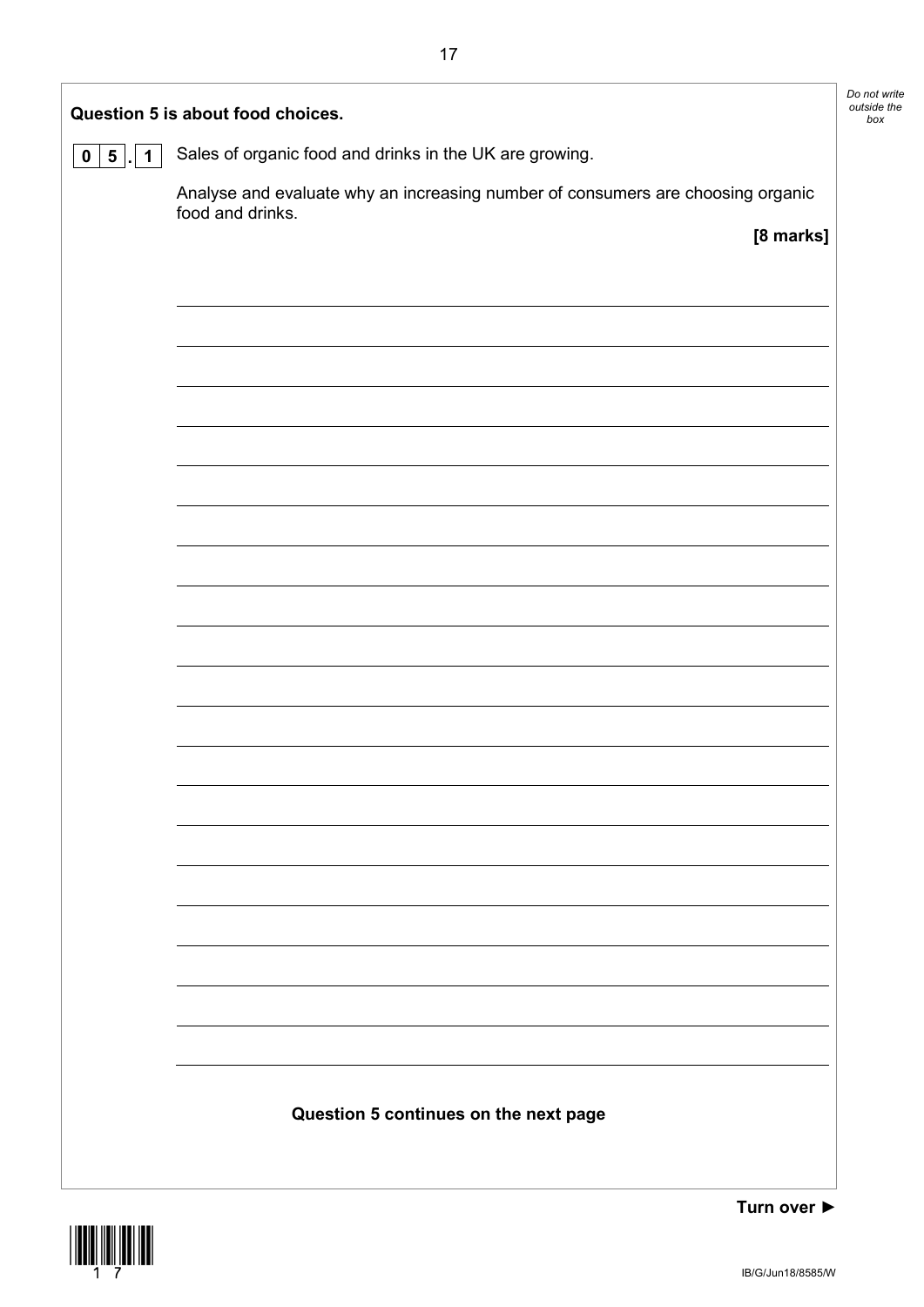| $\mathbf{2}$<br>$5\phantom{.0}$<br>$\mathbf{0}$ | Explain the advantages and disadvantages of Genetically Modified (GM) foods.<br>[6 marks] | Do not write<br>outside the<br>box |
|-------------------------------------------------|-------------------------------------------------------------------------------------------|------------------------------------|
|                                                 | Advantages                                                                                |                                    |
|                                                 |                                                                                           |                                    |
|                                                 |                                                                                           |                                    |
|                                                 |                                                                                           |                                    |
|                                                 | Disadvantages                                                                             |                                    |
|                                                 |                                                                                           |                                    |
|                                                 |                                                                                           |                                    |
|                                                 |                                                                                           | 14                                 |
|                                                 |                                                                                           |                                    |
|                                                 |                                                                                           |                                    |
|                                                 |                                                                                           |                                    |
|                                                 |                                                                                           |                                    |
|                                                 |                                                                                           |                                    |
|                                                 |                                                                                           |                                    |
|                                                 |                                                                                           |                                    |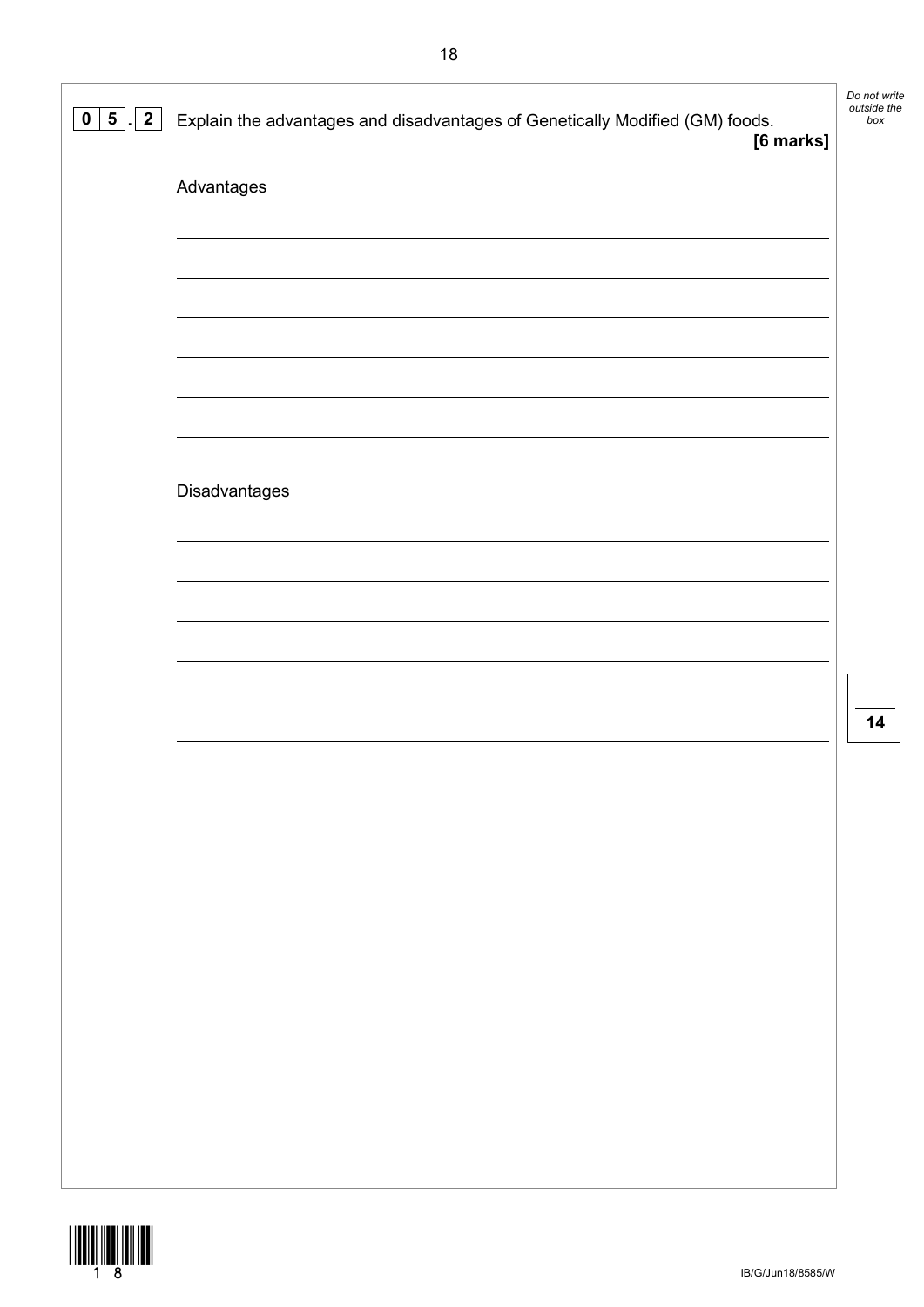



IB/G/Jun18/8585/W